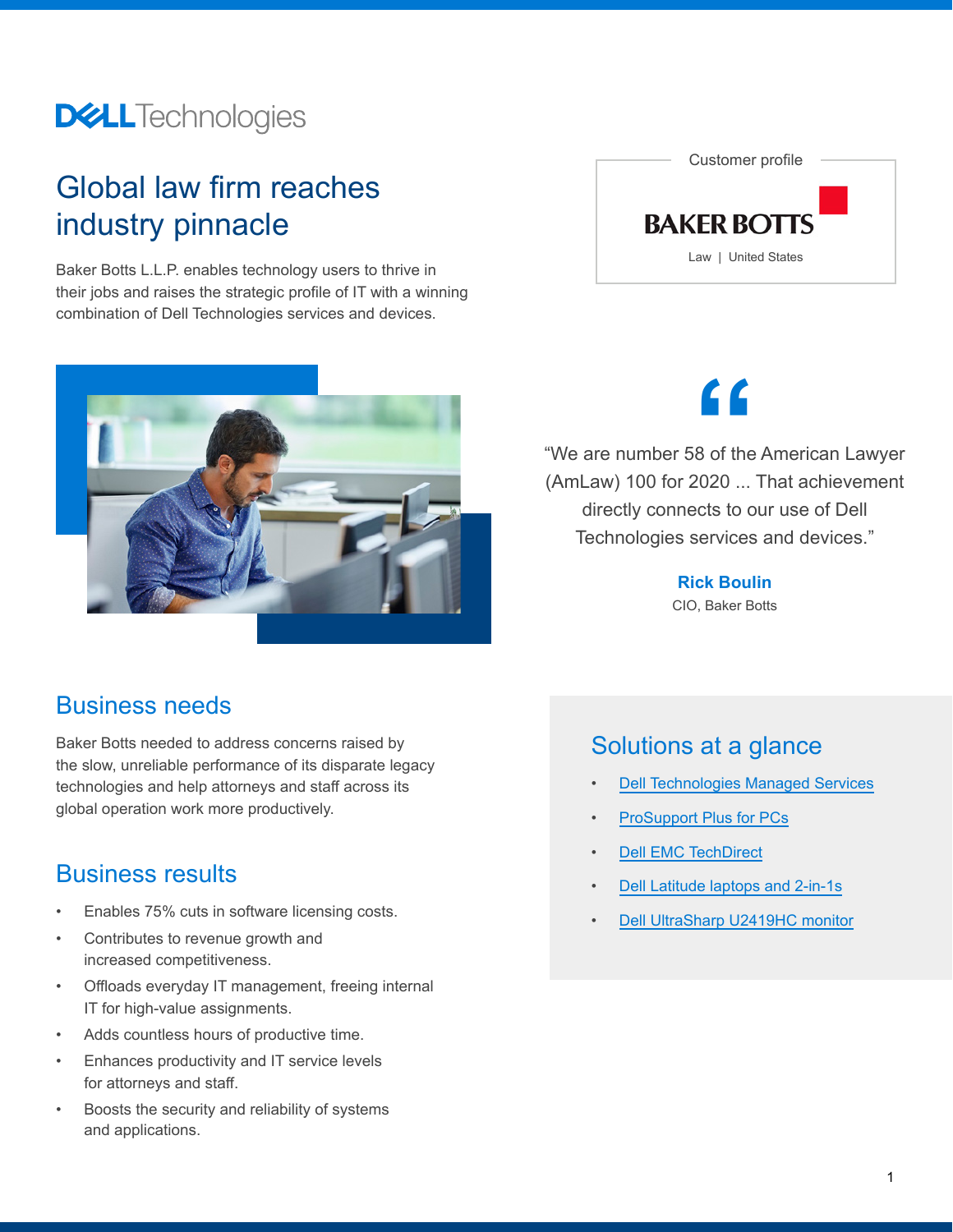Founded during Houston's early days in 1840, Baker Botts today is a prominent global law firm that is deeply immersed in its clients' industries. More than 725 lawyers and close to 900 administrative staff work out of 14 globally distributed offices to serve clients in nearly 200 countries. Those clients include 52 of the Fortune 100 businesses, including many well-known technology companies.

#### Facing technological obsolescence

Technology is critical for Baker Botts in managing its global business. Scott Potoczak, director of IT Customer Support at Baker Botts, says, "Technology is essential to every legal process, no matter whether it's working with clients, interacting with courts or collaborating internally."

When the company used 26 different models of laptop and desktop computers, including devices at the end of their useful lives, supporting and managing them became a cumbersome effort. Users often experienced long start-up times before they could access company systems. Some partners and employees began using their own laptops, which brought the risk of compromising the firm's data protection measures. Attorneys tended to feel ill at ease when they needed to take a balky, aging laptop to a meeting with a client, especially a Silicon Valley company.

#### Powerful devices and advanced services

Baker Botts decided to reinvent its use and management of technology. It standardized on versatile, widely adopted solutions: Dell Latitude 7390 and 7400 2-in-1 laptops, and UltraSharp U2419HC monitors. In a rolling refresh assisted by Dell Technologies, the firm replaces one-third of its client devices per year to maximize the benefit of the three-year warranty. Rick Boulin, CIO at Baker Botts, says, "When it comes to our users, we're 100 percent on Dell Technologies. Our equipment is as good as it gets."

The law firm extended the internal IT team and simplified technology management by subscribing to Dell Technologies Managed Services and ProSupport Plus for PCs. Baker Botts IT managers also use the TechDirect online self-service portal to order and receive replacement parts easily and quickly.



# **"**

"We reclaimed countless hours of people's time per year because of the short boot times of the Dell laptops."

#### **Scott Potoczak**

Director, IT Customer Support, Baker Botts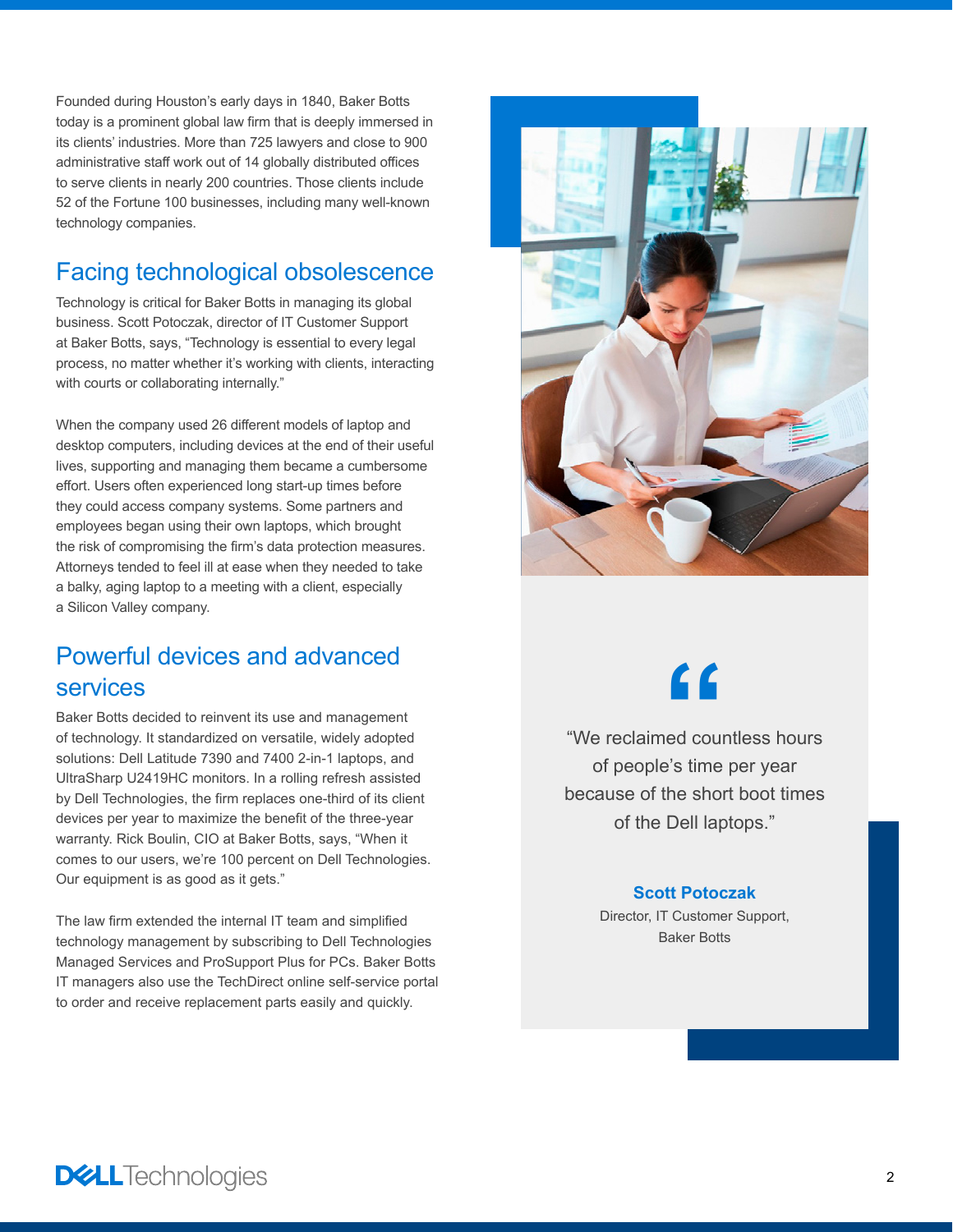Boosts the **security** and **reliability** of systems and applications.

#### Cutting licensing costs and winning productive time

Standardizing on Dell laptops supported by Dell Technologies Services allowed Baker Botts to reduce their VDI (Virtual Desktop Infrastructure) licensing fees, saving tens of thousands of dollars annually. The new devices also minimized users' unproductive time. Potoczak explains, "We reclaimed countless hours of people's time per year because of the short boot times of the Dell laptops."

In an ongoing collaboration with Dell Technologies, Baker Botts' technology refreshes enabled enhanced working capabilities. Potoczak says, "We reduced our software licensing costs by close to 75 percent and generated other savings and efficiencies by eliminating or re-purposing on premises servers."

#### Amplifying the customer's voice and sharing expertise

One important element of ProSupport Plus is a dedicated, Technical Support Manager (TSM), who has become a muchvalued contributor at Baker Botts. Potoczak explains, "Our ProSupport Plus TSM is great at connecting us with Dell Technologies experts and staying in touch until our concerns have been resolved." Boulin comments, "Access to senior people at Dell Technologies has been a great experience. They are just as interested in resolving our issues as we are."

ProSupport Plus and the TSM help Baker Botts focus its own IT resources on where they can have the strongest impact. "ProSupport Plus frees my team to support major efforts, such as our new financial system," says Potoczak. "And, we feel like our voice is heard. Dell Technologies considers our feedback and does whatever it can to deliver the best possible products."

### Easing workloads and elevating the business contribution of IT

The Baker Botts IT organization was overly stretched by supporting users and offices across the world's regions and time zones, and was falling behind on more essential work. Managed Services made it possible for the firm to shift everyday technology operations to Dell Technologies. Olaf Roessner, director of Cloud & Infrastructure Services at Baker Botts, says, "Two years after offloading IT support services to Dell Technologies, I can't imagine living without their team as an extension of our firm. We now have worldwide, responsive, round-the-clock support and incident resolution."

## **"**

"Two years after offloading IT support services to Dell Technologies, I can't imagine living without their team as an extension of our firm."

#### **Olaf Roessner**

Director, Cloud & Infrastructure Services, Baker Botts